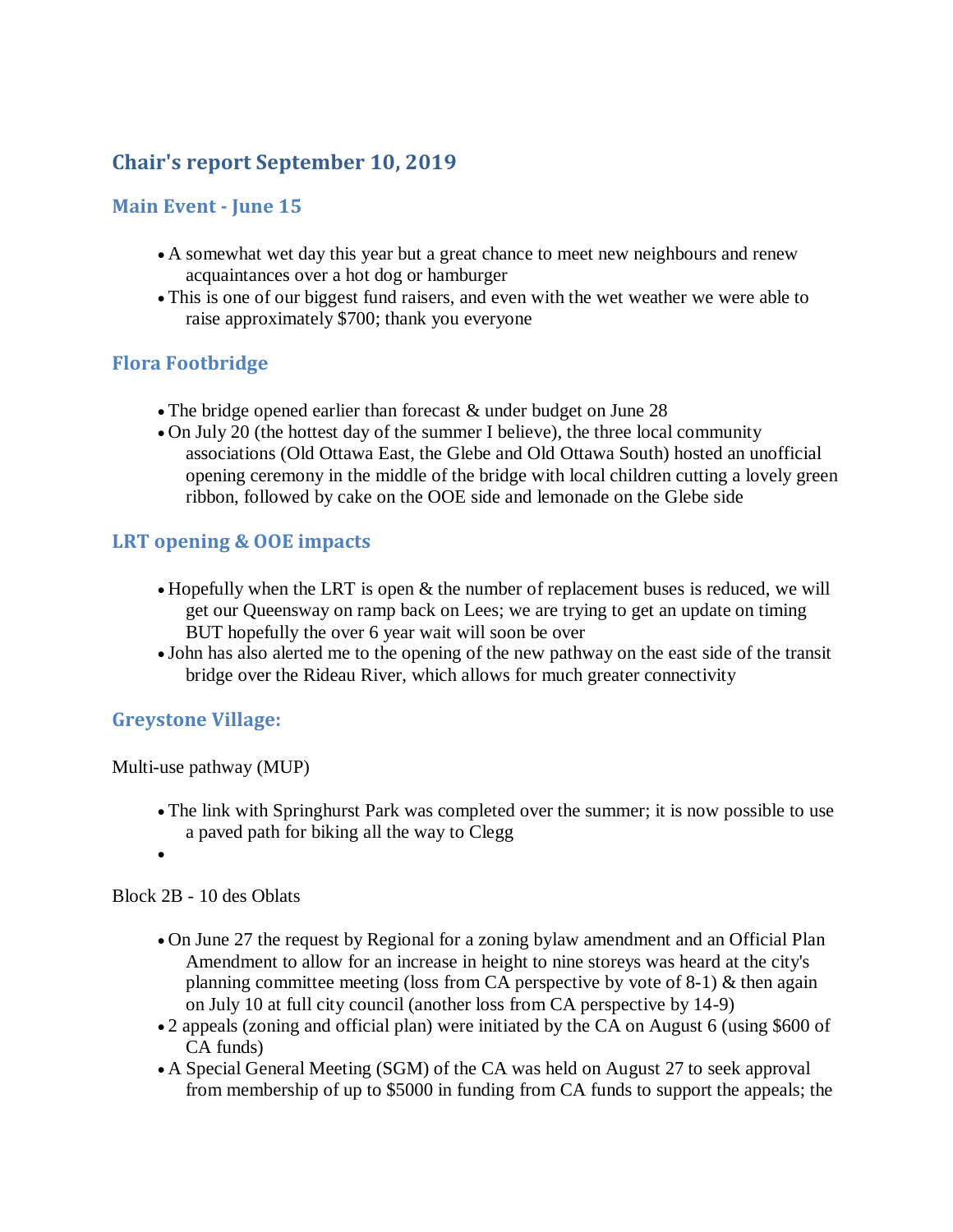SGM also marked the launch of our broader fund raising campaign - initial goal is for 100 people to each contribute \$100 (at the time of writing this report, we have raised over \$4000)

- The appeals are currently being considered by the Local Planning Appeal Tribunal (LPAT) as to whether they are valid
- If the appeals are accepted, we believe we will proceed as per the pre-September 3 rules (the provincial government has recently proposed changes to the LPAT process, but our understanding is that the new rules would not apply to our appeals)
- Block 2A 10 des Oblats (Main Street building)
	- the Greystone Village sales centre will soon be demolished; they have moved their centre to the former The Corners on Main presentation centre
	- Regional has provided the following information: "On Thursday, September 5th, our contractors RECL will be fencing off the site. The expected date for the demolition is Monday, September 16th (pending no delays in disconnects or permitting), and we have been told it should take 2-3 days to complete."

### **Immaculata field LPAT hearing**

- On July 2, the appeal by the Ottawa Catholic School Board was heard by LPAT; at that time the city defended its decision to limit lighting to 9:00pm on weekdays (Sunday - Thursday) and until 10:00pm on weekends
- On August 22, we received an email from the city indicating: "The condition limiting the operation of the lights has been struck. The Tribunal was not satisfied that the City had jurisdiction to impose the condition and further was not satisfied that this field should be treated as different than other fields across the City."
- Neighbours of the field who are struggling with the noise of whistles and shouting until 11:00pm on an almost daily basis are understandably upset

### **Brantwood Park tennis courts**

- The work at Brantwood is finally complete!
- While we are very happy that the Councillor's office facilitated the repair work, we were very disappointed with the lengthy process which meant that the court was almost unplayable for much of the summer
- There must be better ways to coordinate the various steps in the process

# **Cash-in-lieu (CiL) of parkland**

- I propose we have a discussion at the September board meeting on this topic; there are considerable funds in this account for Capital Ward & the Councillor's office is considering how best to allocate funds to the different communities (indeed the June Ward council meeting was focused on this topic)
- Their current thinking is to prioritize potential projects on the basis of need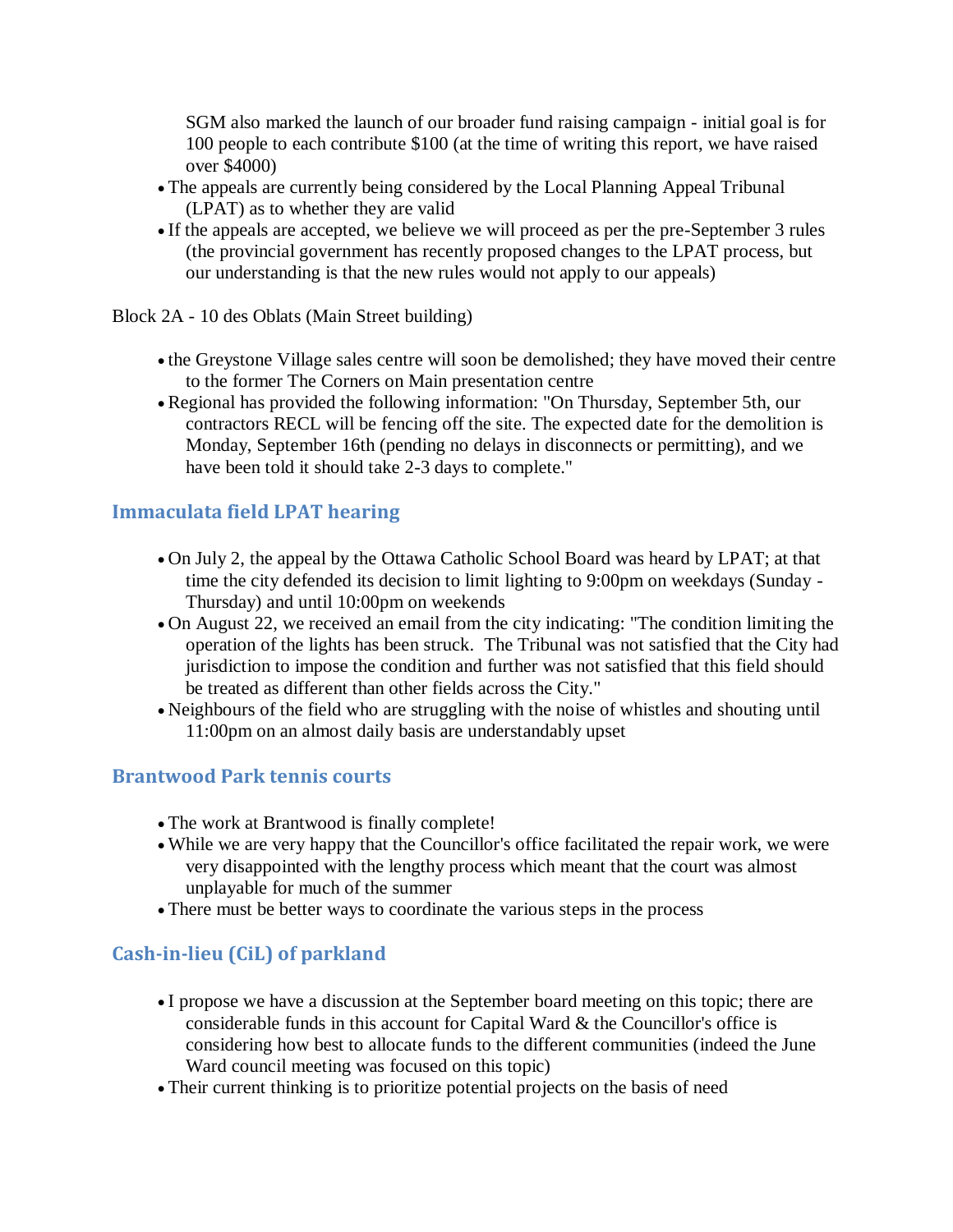We received the following request today (Thursday, September 4) from the Councillor's office:

"We want your input on potential CiL projects for this term of Council. CIL funding can cover the purchase of new parkland and improvements to existing amenities. Please send a brief description of your proposed project with an approximate budget and explanation of the need it serves by September 25th. The description of need could consider things like age related programming, incoming development, or changes to green space.

We will review all submissions, taking into account the number of recreational sites/person, average distance to a park, and percentage of low income people in each area. Our focus will be on overall equity between residents."

#### **Trees**

- An issue for many of us is the loss in tree canopy in our neighbourhoods. We are regularly seeing trees cut as excavations for new houses are undertaken, and often, even if the trees on the sites or on the neighbouring sites are retained, there is such a loss to the critical root ball, that the end result is still the loss of a tree.
- I am providing a bit more information below about the state of the trees on Main as well as some issues with the trees planted, or those that died before they could be planted, near the Flora Bridge (note that Alexandra provided more info on the Flora trees in her SLOE report)

### **Main Street Renewal**

• In late June, we received the following message from Josée Valée, the project manager for the original project, via the councillor's office:

"We have completed our review of the condition of the trees along Main Street. For the trees north of Clegg, the warranty period is over and the Forestry Department is taking over the maintenance. There are a few trees that are in poor health. Forestry will add those to their list but since those are planted in Silva cells, it is more complicated and more work to replace them. Considering their workload, these trees may only get replaced in 2020.

South of Clegg, there are six dead trees. One of the trees will be removed and not replaced (this tree is very close to a driveway and has caused the homeowner some grief and concerns). The other five dead trees will be replaced by the Contractor shortly.

Further to the replacement of these five dead trees south of Clegg, the Contractor will have met his warranty obligations and the Forestry Department will take over the maintenance."

## **Flora Footbridge**

- Tree plantings: some died waiting to be planted
- Also issue of maintenance post planting